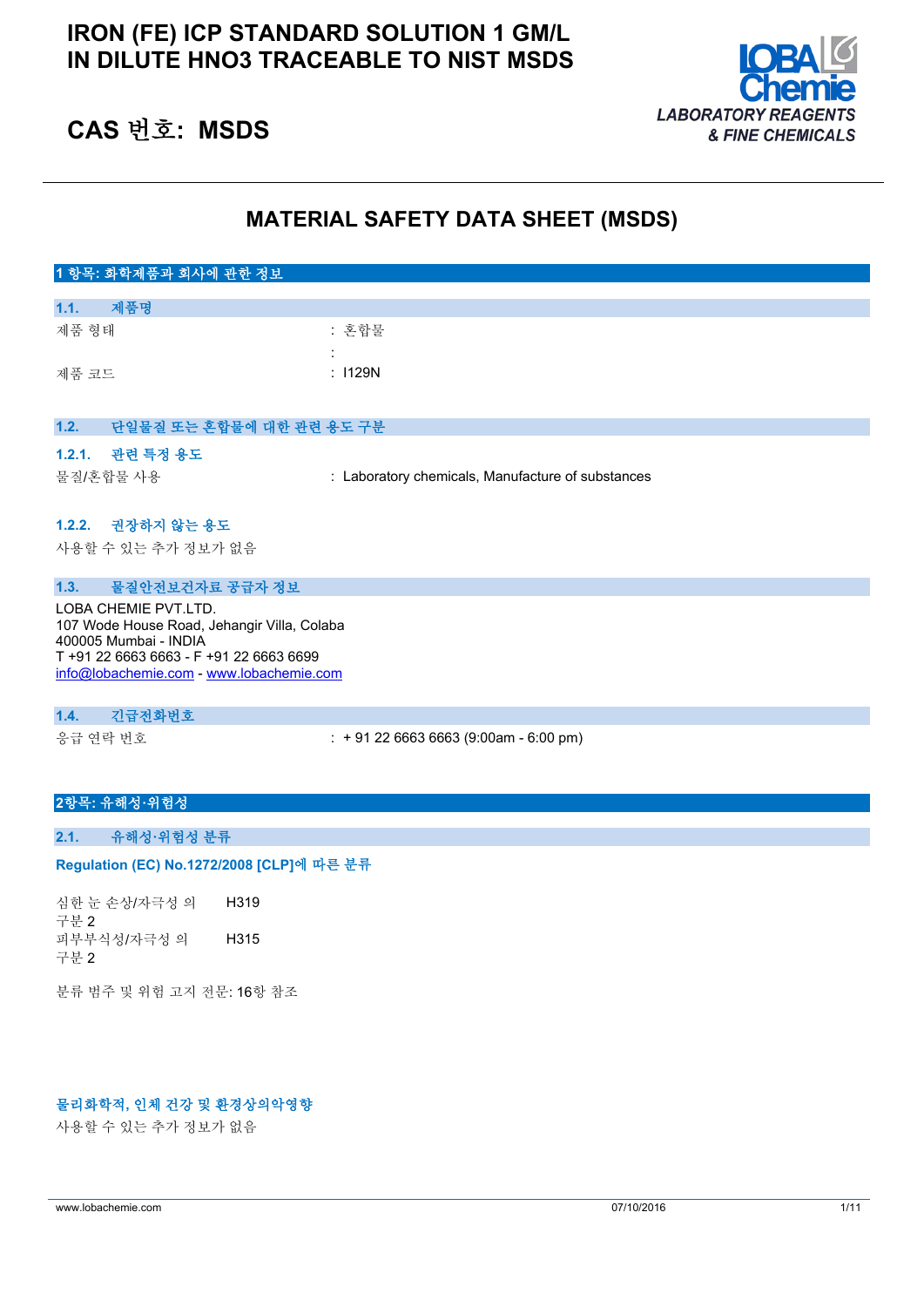물질안전보건자료

| 예방조치문구를 포함한 경고표지 항목<br>2.2.          |                                                                            |  |
|--------------------------------------|----------------------------------------------------------------------------|--|
| 규정 (EC) No. 1272/2008에 따른 라벨 표시[CLP] |                                                                            |  |
| 위험 표시 그림문자(CLP)                      | GHS07                                                                      |  |
| Signal word (CLP)                    | : 경고                                                                       |  |
| 유해·위험 문구(CLP)                        | : H315 - 피부에 자극을 일으킴<br>H319 - 눈에 심한 자극을 일으킴                               |  |
| 예방 조치 문구(CLP)                        | : P305+P351+P338 - 눈에 묻으면 몇 분간 물로 조심해서 씻으시오. 가능하면<br>콘택트렌즈를 제거하시오. 계속 씻으시오 |  |

## **2.3. 기타 정보**

사용할 수 있는 추가 정보가 없음

# **3항목: 구성성분의 명칭 및 함유량 3.1. 단일물질** 해당없음

# **3.2. 혼합물**

| 명칭                                                    | 제품명                                                                | $\frac{9}{6}$ | <b>Regulation (EC)</b><br>No.1272/2008 [CLP]에<br>따른 분류 |
|-------------------------------------------------------|--------------------------------------------------------------------|---------------|--------------------------------------------------------|
| Water                                                 | (CAS 번호) 7732-18-5<br>(EC 번호) 231-791-2                            | 75 - 99       | 분류되지 않음                                                |
| Nitric acid                                           | (CAS 번호) 7697-37-2<br>(EC 번호) 231-714-2<br>(EC 색인 번호) 007-004-00-1 | $1 - 5$       | Ox. Lig. 1, H271<br>Skin Corr. 1A. H314                |
| IRON (METAL) POWDER ELECTROLYTIC<br>99.5% (250-300 me | (CAS 번호) 7439-89-6                                                 | $0.1 - 1$     | Flam. Sol. 1, H228                                     |

H-공고문 본문: 16항 참조

| 4항목: 응급조치요령        |                                                                                     |      |
|--------------------|-------------------------------------------------------------------------------------|------|
|                    |                                                                                     |      |
| 4.1.<br>- 응급조치 요령  |                                                                                     |      |
| 흡입 후 응급 조치         | : Assure fresh air breathing. 호흡이 어려워지면 신선한 공기가 있는 곳으로 옮기고<br>호흡하기 쉬우 자세로 안정을 취하시오. |      |
| www.lobachemie.com | 07/10/2016                                                                          | 2/11 |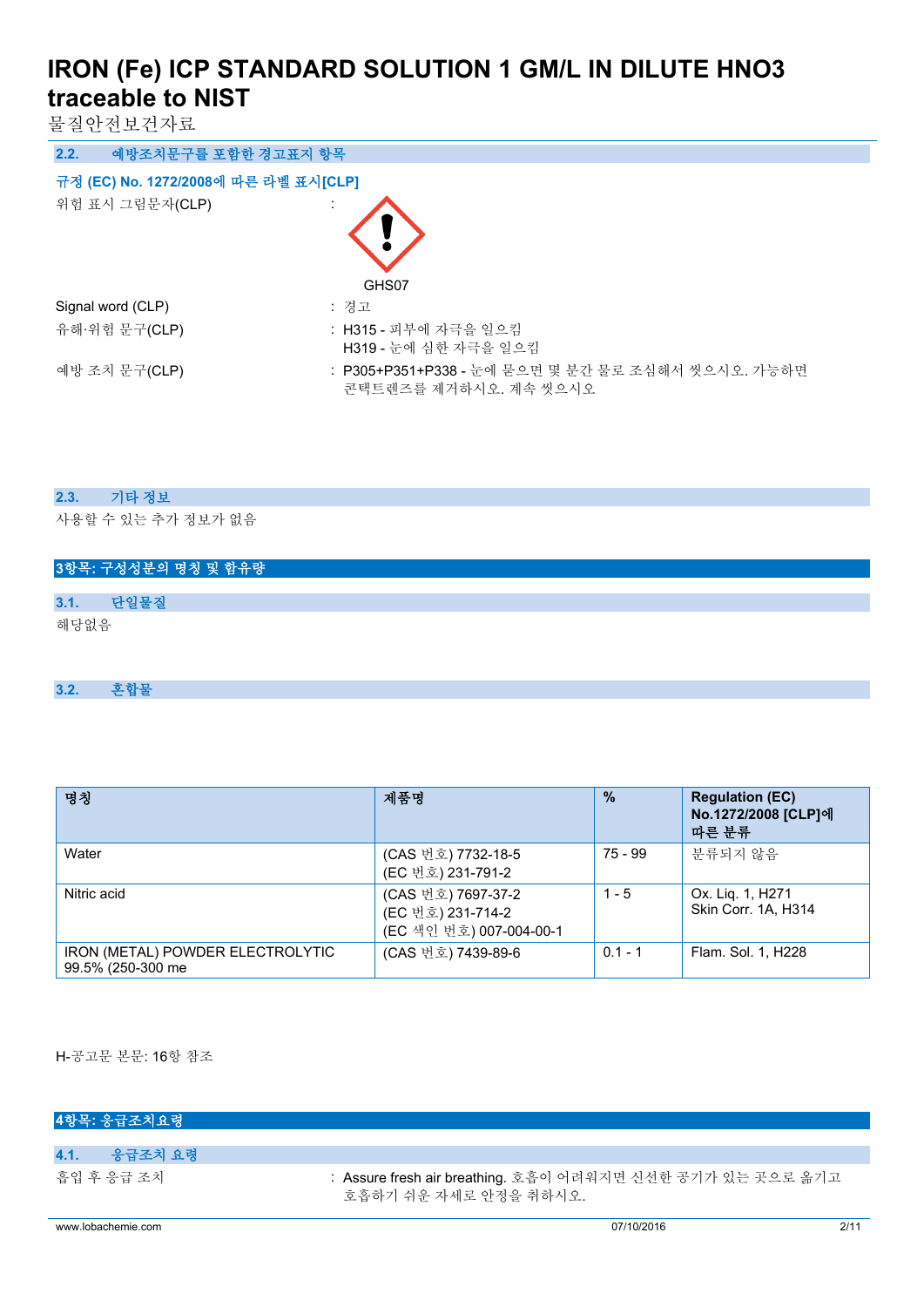물질안전보건자료

| 피부 접촉 후 응급 조치                  | : 다량의 비누와 물로 씻으시오. 다시 사용전 오염된 의류는 세척하시오. 의학적인<br>조치·조언을 구하시오.         |
|--------------------------------|-----------------------------------------------------------------------|
| 아구 접촉 후 응급 조치                  | : 몇 분간 물로 조심해서 씻으시오. 가능하면 콘택트렌즈를 제거하시오. 계속 씻으시오.<br>의학적인 조치 조어을 구하시오. |
| 섭취 후 응급 조치                     | : 입을 씻어내시오. Do not induce vomiting. 의학적인 조치·조언을 구하시오.                 |
| 4.2.<br>변이워성                   |                                                                       |
| 피부 접촉 후 증상/부상<br>아구 접촉 후 증상/부상 | : 피부에 자극을 일으킴.<br>: 눈에 심하 자극을 일으킴.                                    |

| 즉각적인 치료 및 특수 치료 필요 여부 표시<br>4.3.   |                                                                                                                            |
|------------------------------------|----------------------------------------------------------------------------------------------------------------------------|
| 사용할 수 있는 추가 정보가 없음                 |                                                                                                                            |
| 5항목: 폭발·화재시 대처방법                   |                                                                                                                            |
| 적절한 소화제<br>5.1.                    |                                                                                                                            |
| 적절한 소화제                            | : Dry powder. Carbon dioxide. Foam. Water spray.                                                                           |
| 부적절한 소화재                           | : Do not use a heavy water stream.                                                                                         |
|                                    |                                                                                                                            |
| 화학물질로부터 생기는 특정 유해성<br>5.2.         |                                                                                                                            |
| 사용할 수 있는 추가 정보가 없음                 |                                                                                                                            |
| 소방대원을 위한 조언<br>5.3.                |                                                                                                                            |
| 화재 진압 중 보호                         | : Do not enter fire area without proper protective equipment, including respiratory<br>protection.                         |
| 6항목: 누출사고시 대처방법                    |                                                                                                                            |
| 인체를 보호하기 위해 필요한 조치사항 및 보호구<br>6.1. |                                                                                                                            |
|                                    |                                                                                                                            |
| 6.1.1. 비응급 요원용                     |                                                                                                                            |
| 응급 조치                              | : Evacuate unnecessary personnel.                                                                                          |
| 6.1.2. 응급 구조대용                     |                                                                                                                            |
| 보호 장비                              | : 적절한 개인 보호구를 착용하시오.                                                                                                       |
| 환경을 보호하기 위해 필요한 조치사항<br>6.2.       |                                                                                                                            |
| 환경으로 배출하지 마시오.                     |                                                                                                                            |
|                                    |                                                                                                                            |
| 정화 또는 제거 방법<br>6.3.                |                                                                                                                            |
| 세척 방법                              | : 누출물을 모으시오. On land, sweep or shovel into suitable containers.                                                            |
| 기타 항목 참조<br>6.4.                   |                                                                                                                            |
| 사용할 수 있는 추가 정보가 없음                 |                                                                                                                            |
| 7항목: 취급 및 저장방법                     |                                                                                                                            |
| 7.1. 안전취급요령                        |                                                                                                                            |
| 안전취급요령                             | : Avoid contact with skin and eyes. Do not breathe vapours. Provide good ventilation                                       |
|                                    | in process area to prevent formation of vapour.                                                                            |
| 위생 조치                              | : Wash hands and other exposed areas with mild soap and water before eating,<br>drinking or smoking and when leaving work. |
| 피해야할 조건을 포함한 안전한 저장 방법<br>7.2.     |                                                                                                                            |
| 보관 조건                              | : 용기는 환기가 잘 되는 곳에 단단히 밀폐하여 저장하시오.                                                                                          |
|                                    |                                                                                                                            |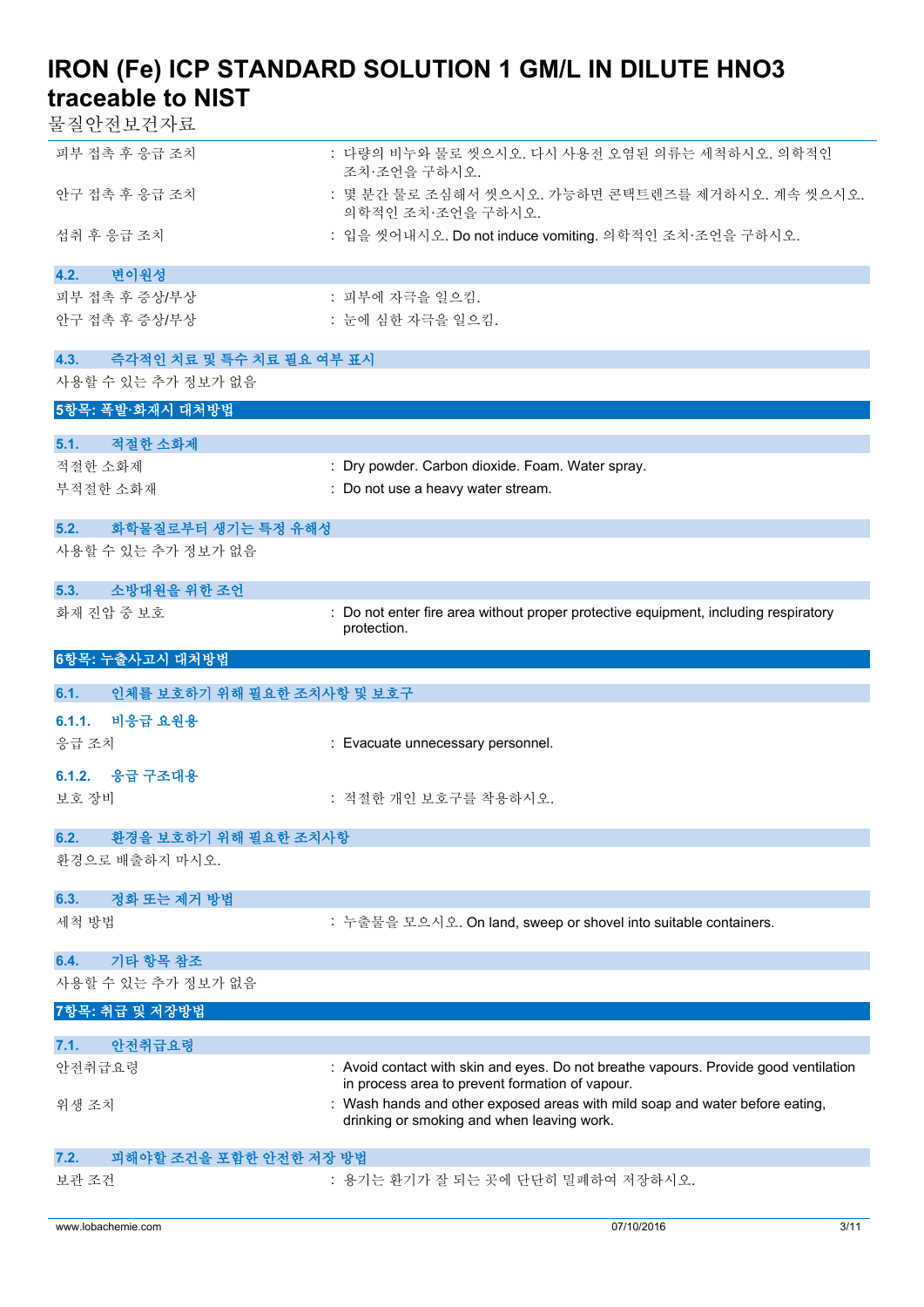물질안전보건자료

# **7.3. 특정 최종 사용**

사용할 수 있는 추가 정보가 없음

# **8항목: 노출방지 및 개인보호구**

# **8.1. 제어 매개 변수**

사용할 수 있는 추가 정보가 없음

| 8.2.<br>노출방지 |                                      |
|--------------|--------------------------------------|
| 손 보호         | : 보호 장갑                              |
| 눈 보호         | : Chemical goggles or safety glasses |
| 신체 보호        | : 적절한 보호복을 착용하시오                     |
| 호흡기 보호       | : 호흡 보호구를 착용하시오                      |

## **9항목: 물리화학적 특성**

| 기본적인 물리화학적 특성에 대한 정보<br>9.1. |                    |  |
|------------------------------|--------------------|--|
| 물리적 상태                       | : 액체               |  |
| 색상                           | : Clear Colorless. |  |
| 냄새                           | : 자료없음             |  |
| 냄새 역치                        | : 자료없음             |  |
| pH                           | : 자료없음             |  |
| 상대 증발 속도(부틸아세테이트=1)          | : 자료없음             |  |
| 융해점                          | : 자료없음             |  |
| 빙점                           | : 자료없음             |  |
| 초기 끓는점과 끓는점 범위               | : 자료없음             |  |
| 인화점                          | : 자료없음             |  |
| 자연발화온도                       | : 자료없음             |  |
| 분해온도                         | : 자료없음             |  |
| 인화성(고체, 기체)                  | : 자료없음             |  |
| 증기압                          | : 자료없음             |  |
| 20°C에서의 상대 증기 밀도             | : 자료없음             |  |
| 상대 밀도                        | : 자료없음             |  |
| 용해도                          | : 자료없음             |  |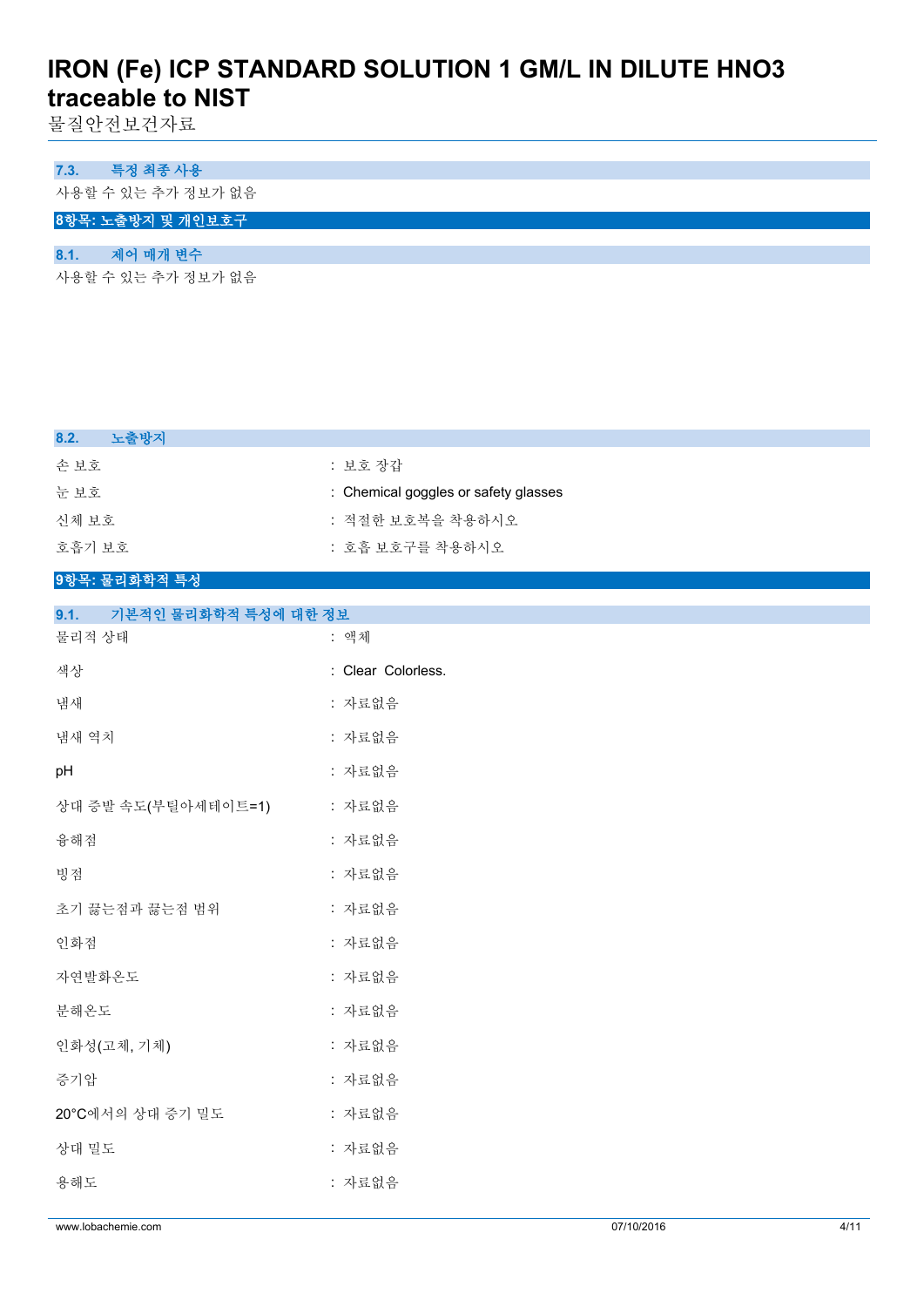물질안전보건자료

| n-옥탄올/물분배계수        | : 자료없음 |
|--------------------|--------|
| 점도, 운동학적           | : 자료없음 |
| 점도, 역학적            | : 자료없음 |
| 폭발성                | : 자료없음 |
| 사화성                | : 자료없음 |
| 인화 또는 폭발 범위의 상하/하한 | : 자료없음 |

# **9.2. 그 밖의 참고사항**

사용할 수 있는 추가 정보가 없음

# **10항목: 안정성 및 반응성**

**10.1. 반응성** 사용할 수 있는 추가 정보가 없음

## **10.2. 화학적 안정성**

Stable under normal conditions.

# **10.3. 유해 반응의 가능성**

사용할 수 있는 추가 정보가 없음

# **10.4. 피해야 할 조건**

직사광선.

# **10.5. 피해야 할 물질**

사용할 수 있는 추가 정보가 없음

# **10.6. 분해시 생성되는 유해물질**

사용할 수 있는 추가 정보가 없음

# **11항목: 독성에 관한 정보**

| www.lobachemie.com |                  | 07/10/2016 | 5/11 |
|--------------------|------------------|------------|------|
| 특정 표적장기 독성 (반복노출)  | : 분류되지 않음        |            |      |
| 특정 표적장기 독성 (1회노출)  | : 분류되지 않음        |            |      |
| 생식독성               | : 분류되지 않음        |            |      |
| 발암성                | : 분류되지 않음        |            |      |
| 생식세포 돌연변이 유발성      | : 분류되지 않음        |            |      |
| 호흡기 또는 피부 과민성      | : 분류되지 않음        |            |      |
| 심한 눈손상 또는 자극성      | : 눈에 심한 자극을 일으킴. |            |      |
| 피부 부식성 / 자극성       | : 피부에 자극을 일으킴.   |            |      |
| 급성 독성              | : 분류되지 않음        |            |      |
| 11.1. 독성에 대한 정보    |                  |            |      |
|                    |                  |            |      |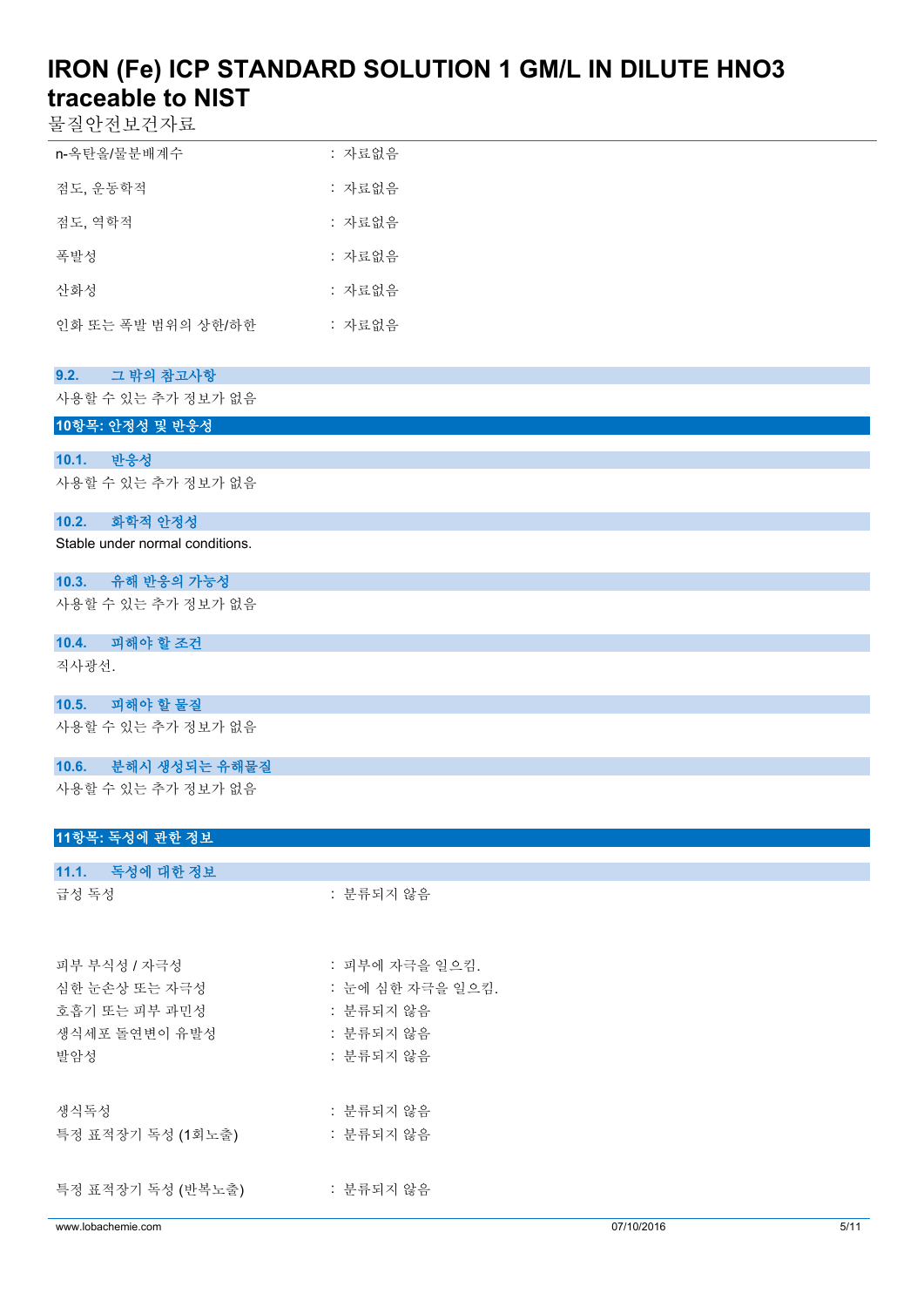물질안전보건자료

흡인유해성 : 분류되지 않음

**12항목: 환경에 미치는 영향**

**12.1. 독성** 사용할 수 있는 추가 정보가 없음

# **12.2. 잔류성 및 분해성**

사용할 수 있는 추가 정보가 없음

## **12.3. 생물농축성**

사용할 수 있는 추가 정보가 없음

# **12.4. 토양이동성**

사용할 수 있는 추가 정보가 없음

## **12.5. PBT 및 vPvB 평가 결과**

사용할 수 있는 추가 정보가 없음

### **12.6. 기타 유해 영향**

사용할 수 있는 추가 정보가 없음

#### **13항목: 폐기시 주의사항**

**13.1. 폐기물 처리법** 사용할 수 있는 추가 정보가 없음

### **14항목: 운송에 필요한 정보**

ADR / RID / IMDG / IATA / ADN 에 따름

| 유엔번호(UN No.)<br>14.1.       |                                               |
|-----------------------------|-----------------------------------------------|
| UN-번호(ADR)                  | : 3264                                        |
| UN-번호 (IMDG)                | : 3264                                        |
| UN-번호(IATA)                 | : 3264                                        |
| UN-번호(ADN)                  | : 3264                                        |
| UN-번호(RID)                  | : 3264                                        |
|                             |                                               |
| 적정선적명<br>14.2.              |                                               |
| 고유 운송 명칭(ADR)               | : CORROSIVE LIQUID, ACIDIC, INORGANIC, N.O.S. |
| Proper Shipping Name (IMDG) | : CORROSIVE LIQUID, ACIDIC, INORGANIC, N.O.S. |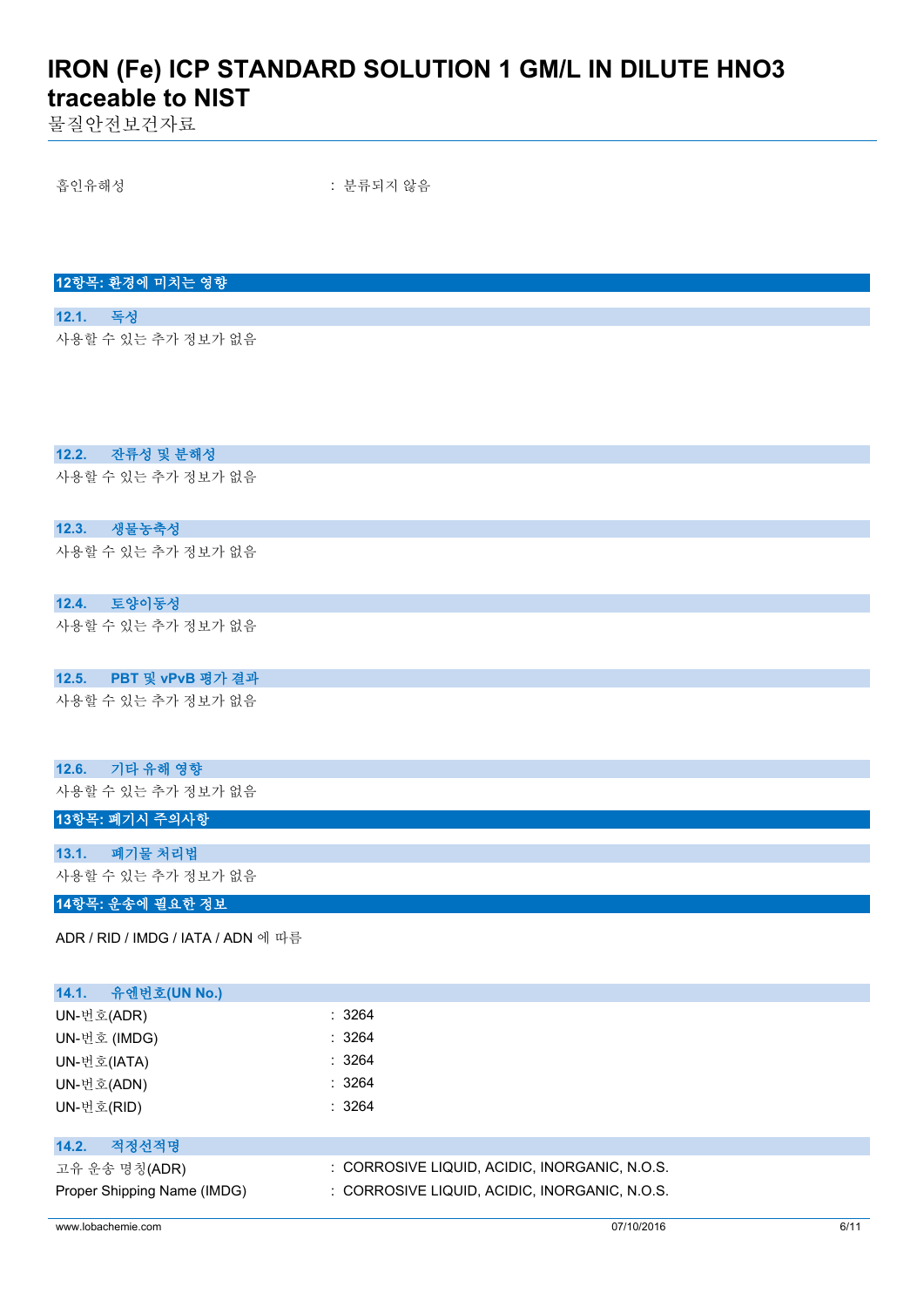물질안전보건자료

| 고유 운송 명칭(IATA)                       | : CORROSIVE LIQUID, ACIDIC, INORGANIC, N.O.S.                      |
|--------------------------------------|--------------------------------------------------------------------|
| 고유 운송 명칭(ADN)                        | : CORROSIVE LIQUID, ACIDIC, INORGANIC, N.O.S.                      |
| 고유 운송 명칭(RID)                        | : CORROSIVE LIQUID, ACIDIC, INORGANIC, N.O.S.                      |
| Transport document description (ADR) | : UN 3264 CORROSIVE LIQUID, ACIDIC, INORGANIC, N.O.S., 8, III, (E) |
| 운송 문서 기술 (IMDG)                      | : UN 3264 CORROSIVE LIQUID, ACIDIC, INORGANIC, N.O.S., 8, III      |
| 운송 문서 기술 (IATA)                      | : UN 3264 CORROSIVE LIQUID, ACIDIC, INORGANIC, N.O.S., 8, III      |
| 운송 문서 기술 (ADN)                       | : UN 3264 CORROSIVE LIQUID, ACIDIC, INORGANIC, N.O.S., 8, III      |
| 운송 문서 기술 (RID)                       | : UN 3264 CORROSIVE LIQUID, ACIDIC, INORGANIC, N.O.S., 8, III      |
|                                      |                                                                    |

# **14.3. 운송에서의 위험성 등급 ADR** 운송 위험 분류 (ADR) : 8

Danger labels (ADR) : 8



# **IMDG**

| 운송 위험 분류 (IMDG)      | : 8 |
|----------------------|-----|
| Danger labels (IMDG) | : 8 |



:

:

# **IATA**

운송 위험 분류 (IATA) : 8 위험 표지 라벨(IATA) : 8

# **ADN**

운송 위험 분류 (ADN) : 8 Danger labels (ADN) : 8

# **RID**

| 운송 위험 분류 (RID)      | : 8 |
|---------------------|-----|
| Danger labels (RID) | : 8 |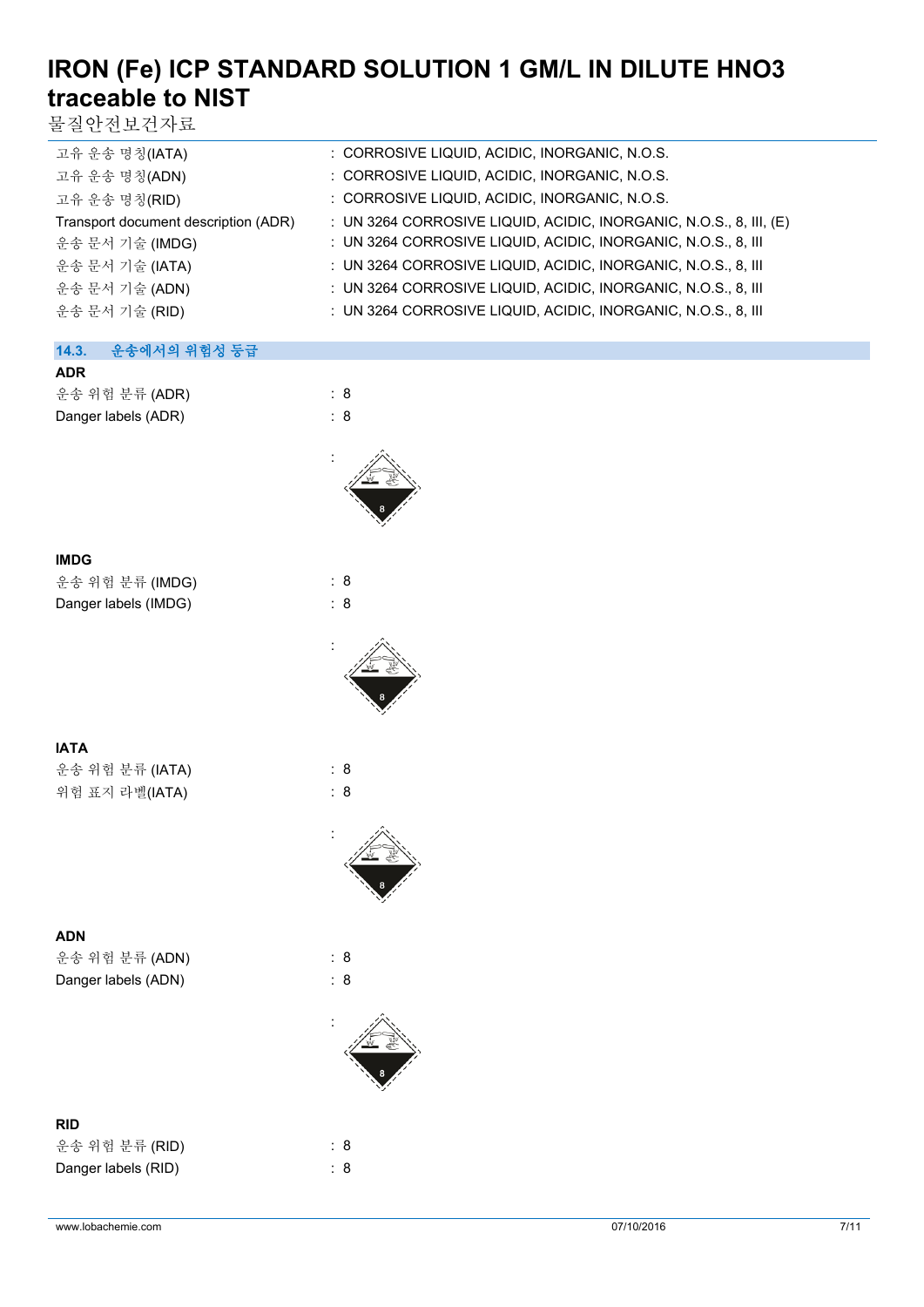물질안전보건자료



| 용기등급<br>14.4. |        |  |  |
|---------------|--------|--|--|
| 포장 등급(ADR)    | ÷ III. |  |  |
| 포장 등급(IMDG)   | ÷ III  |  |  |
| 포장 그룹(IATA)   | ÷ III  |  |  |
| 포장 그룹(ADN)    | ÷ III  |  |  |
| 포장 등급(RID)    | : III  |  |  |
|               |        |  |  |

# **14.5. 환경 유해성**

| 환경에 위험    | : No          |
|-----------|---------------|
| 해양오염물질    | : No          |
| 그 밖의 참고사항 | : 가용 추가 정보 없음 |

| 14.6. | 사용자를 위한 특별 주의사항 |  |
|-------|-----------------|--|

# **- 내륙 수송**

| 분류 코드(UN)                                                    | $\therefore$ C1               |
|--------------------------------------------------------------|-------------------------------|
| 특수 공급(ADR)                                                   | : 274                         |
| 일정량(ADR)                                                     | : 5L                          |
| 극소량(ADR)                                                     | : E1                          |
| Packing instructions (ADR)                                   | P001, IBC03, LP01, R001       |
| Mixed packing provisions (ADR)                               | MP19                          |
| Portable tank and bulk container<br>instructions (ADR)       | : T7                          |
| Portable tank and bulk container special<br>provisions (ADR) | $:$ TP1, TP28                 |
| Tank code (ADR)                                              | $:$ L4BN                      |
| 탱크 수송용 차량                                                    | <b>AT</b>                     |
| 운송 범주(ADR)                                                   | 3                             |
| Special provisions for carriage - Packages<br>(ADR)          | : V12                         |
| 위험 식별 번호(Kemler 번호)                                          | 80                            |
| 오렌지 플레이트                                                     | 80                            |
|                                                              | 3264                          |
| 터널 제한 코드 (ADR)                                               | : E                           |
| EAC 코드                                                       | : 2X                          |
| APP 코드                                                       | ÷Β                            |
| - 해상 운송                                                      |                               |
| Special provision (IMDG)                                     | : 223, 274                    |
| Limited quantities (IMDG)                                    | : 5L                          |
| 극소량(IMDG)                                                    | E1                            |
| Packing instructions (IMDG)                                  | : P001, LP01                  |
| IBC packing instructions (IMDG)                              | IBC03<br>$\ddot{\phantom{a}}$ |
| Tank instructions (IMDG)                                     | T7                            |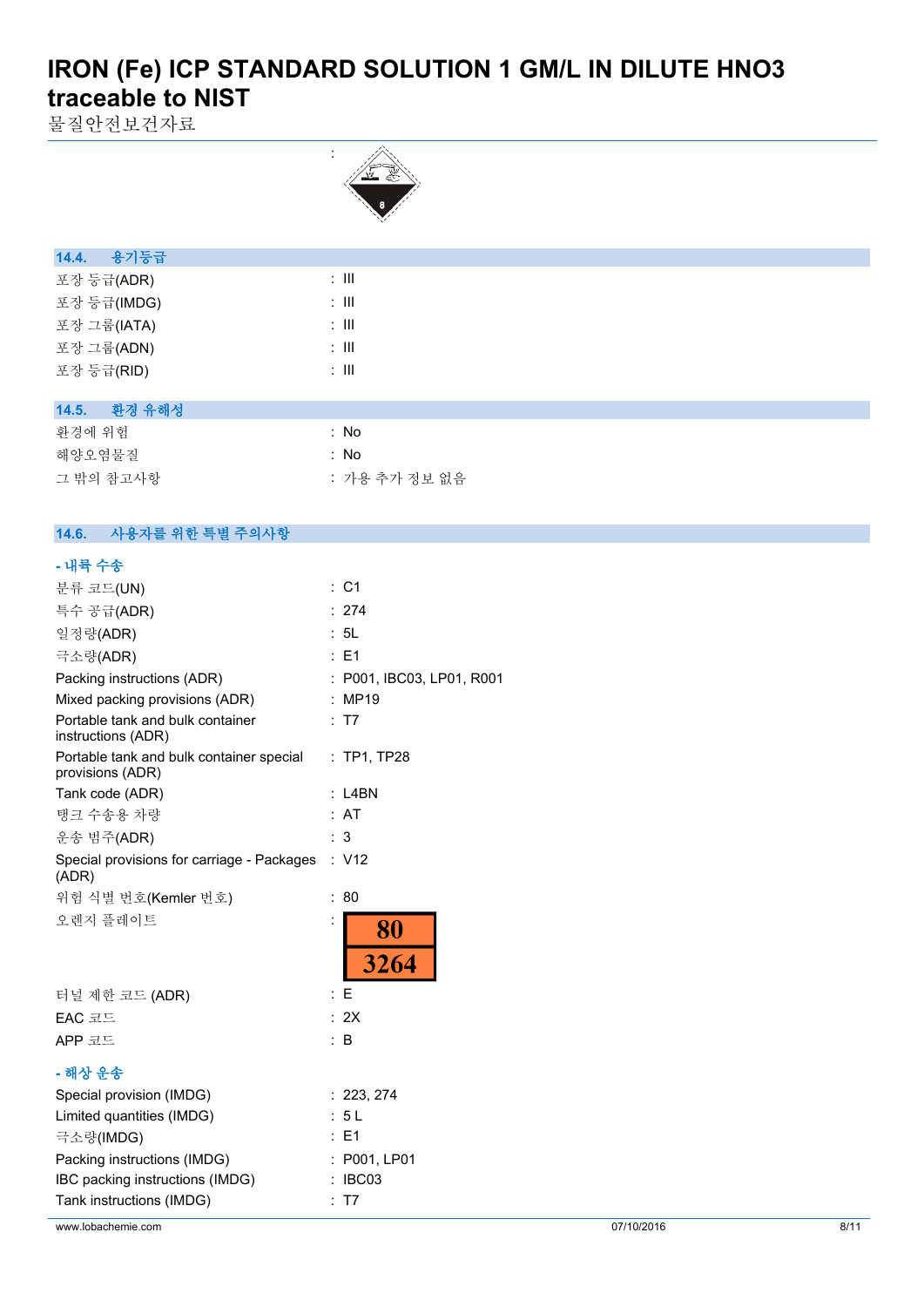물질안전보건자료

| Tank special provisions (IMDG)                               | : TP1, TP28                         |
|--------------------------------------------------------------|-------------------------------------|
| EmS-No. (Fire)                                               | $: F-A$                             |
| EmS-No. (Spillage)                                           | $: S-B$                             |
| Stowage category (IMDG)                                      | : A                                 |
| Stowage and handling (IMDG)                                  | $:$ SW2                             |
| MFAG-번호                                                      | : 154                               |
| - 항공 운송                                                      |                                     |
| PCA 예상 수량(IATA)                                              | $\therefore$ E1                     |
| PCA 제한 수량(IATA)                                              | : Y841                              |
| PCA 제한 수량 최대 순수량(IATA)                                       | : 1L                                |
| PCA 포장 지침(IATA)                                              | : 852                               |
| PCA 최대 순수량(IATA)                                             | : 5L                                |
| CAO 포장 지침(IATA)                                              | : 856                               |
| CAO 최대 순수량(IATA)                                             | : 60L                               |
| 특별 공급(IATA)                                                  | : A3                                |
| ERG 코드(IATA)                                                 | : 8L                                |
| - 국내 수로 운송                                                   |                                     |
| 분류 코드(ADN)                                                   | : C1                                |
| 특별 공급(ADN)                                                   | : 274                               |
| 일정량(ADN)                                                     | : 5L                                |
| 극소량(ADN)                                                     | $\therefore$ E1                     |
| Carriage permitted (ADN)                                     | : T                                 |
| Equipment required (ADN)                                     | $:$ PP, EP                          |
| Number of blue cones/lights (ADN)                            | $\therefore$ 0                      |
|                                                              |                                     |
| - 철도 수송<br>Classification code (RID)                         | : C1                                |
| 특별 공급(RID)                                                   | : 274                               |
| 한정 수량(RID)                                                   | : 5L                                |
| 극소량(RID)                                                     | $\therefore$ E1                     |
|                                                              |                                     |
| Packing instructions (RID)<br>Mixed packing provisions (RID) | : P001, IBC03, LP01, R001<br>: MP19 |
| Portable tank and bulk container<br>instructions (RID)       | : T7                                |
| Portable tank and bulk container special<br>provisions (RID) | : TP1, TP28                         |
| Tank codes for RID tanks (RID)                               | : L4BN                              |
| 운송 범주(RID)                                                   | : 3                                 |
| Special provisions for carriage - Packages<br>(RID)          | : W12                               |
| Colis express (express parcels) (RID)                        | : CE8                               |
| Hazard identification number (RID)                           | : 80                                |

## **14.7. MARPOL 73/78 별첨 II 및 IBC 코드에 따른 대량 운송**

해당없음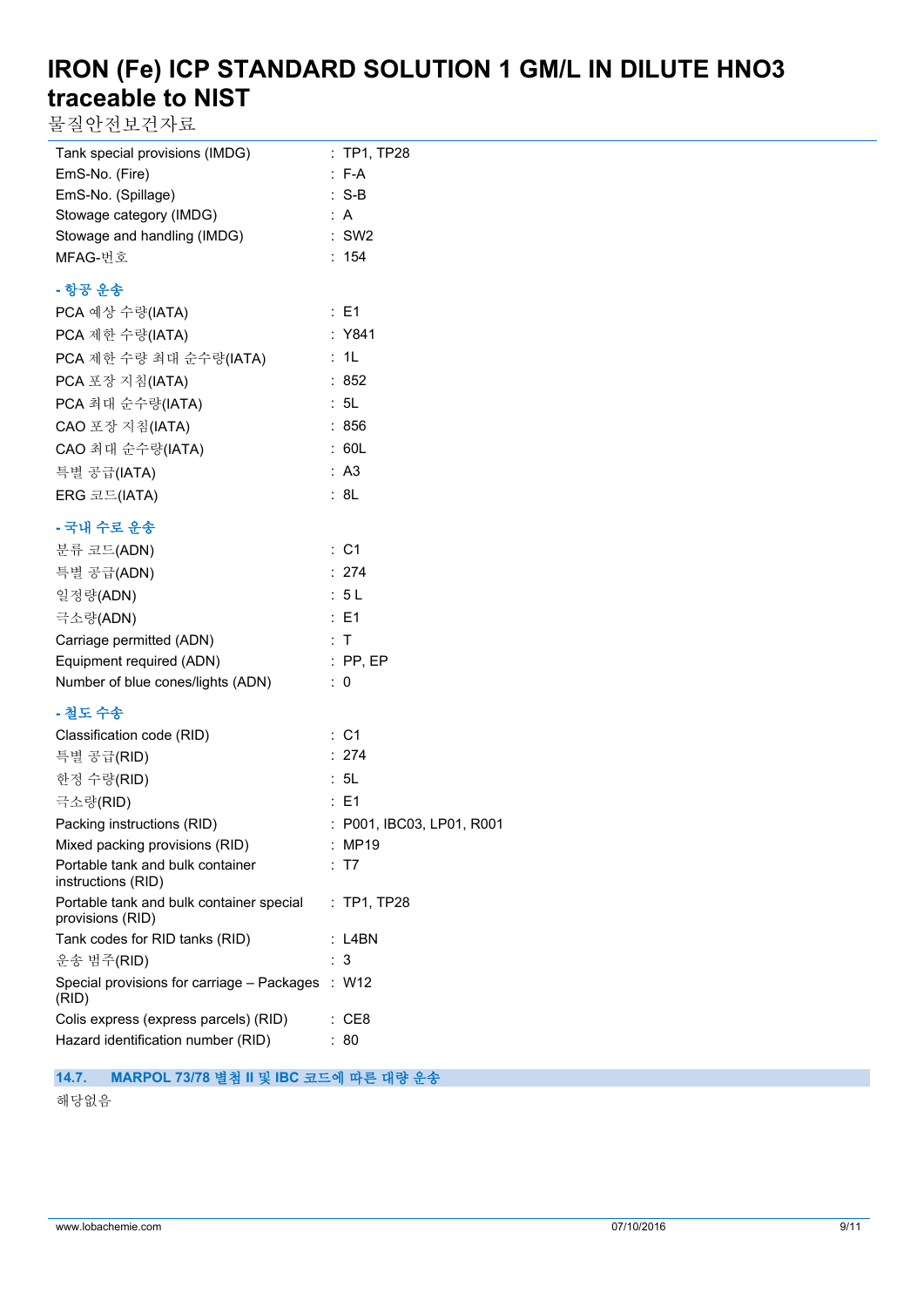물질안전보건자료

# **15항목: 법적 규제현황**

# **15.1. 안전, 보건 및 환경과 관련하여 단일물질 또는 혼합물에 대한 특별 규정/법규**

# **15.1.1. EU 규정**

Contains no substances with Annex XVII restrictions REACH 후보 물질 미함유

Contains no REACH Annex XIV substances.

#### **15.1.2. 국가 규정**

## **독일**

| AwSV/VwVwS Annex reference                                                     | Water hazard class (WGK) 3, strongly hazardous to water (Classification according<br>to AwSV, Annex 1) |
|--------------------------------------------------------------------------------|--------------------------------------------------------------------------------------------------------|
| 12th Ordinance Implementing the Federal<br>Immission Control Act - 12. BlmSchV | : 12차 BlmSchV(배출 방지 법령) (심각한 사고에 대한 규정) 미대상                                                            |

#### **15.2. 화학 물질 안정성 평가**

사용할 수 있는 추가 정보가 없음

## **16항목: 그 밖의 참고사항**

제H상 및 EUH상 전문:

| Eye Irrit. 2     | 심한 눈 손상/자극성 의 구분 2                      |
|------------------|-----------------------------------------|
| Flam, Sol. 1     | 인화성 고체 의 구분 1                           |
| Ox. Liq. 1       | 산화성 액체 의 구분 1                           |
| Skin Corr. 1A    | 피부부식성/자극성 의 구분 1A                       |
| Skin Irrit. 2    | 피부부식성/자극성 의 구분 2                        |
| H <sub>228</sub> | 인화성 고체                                  |
| H <sub>271</sub> | 화재를 일으키거나 강렬하게 함; 산화제                   |
| H314             | Causes severe skin burns and eye damage |
| H315             | 피부에 자극을 일으킴                             |
| H319             | 눈에 심한 자극을 일으킴                           |